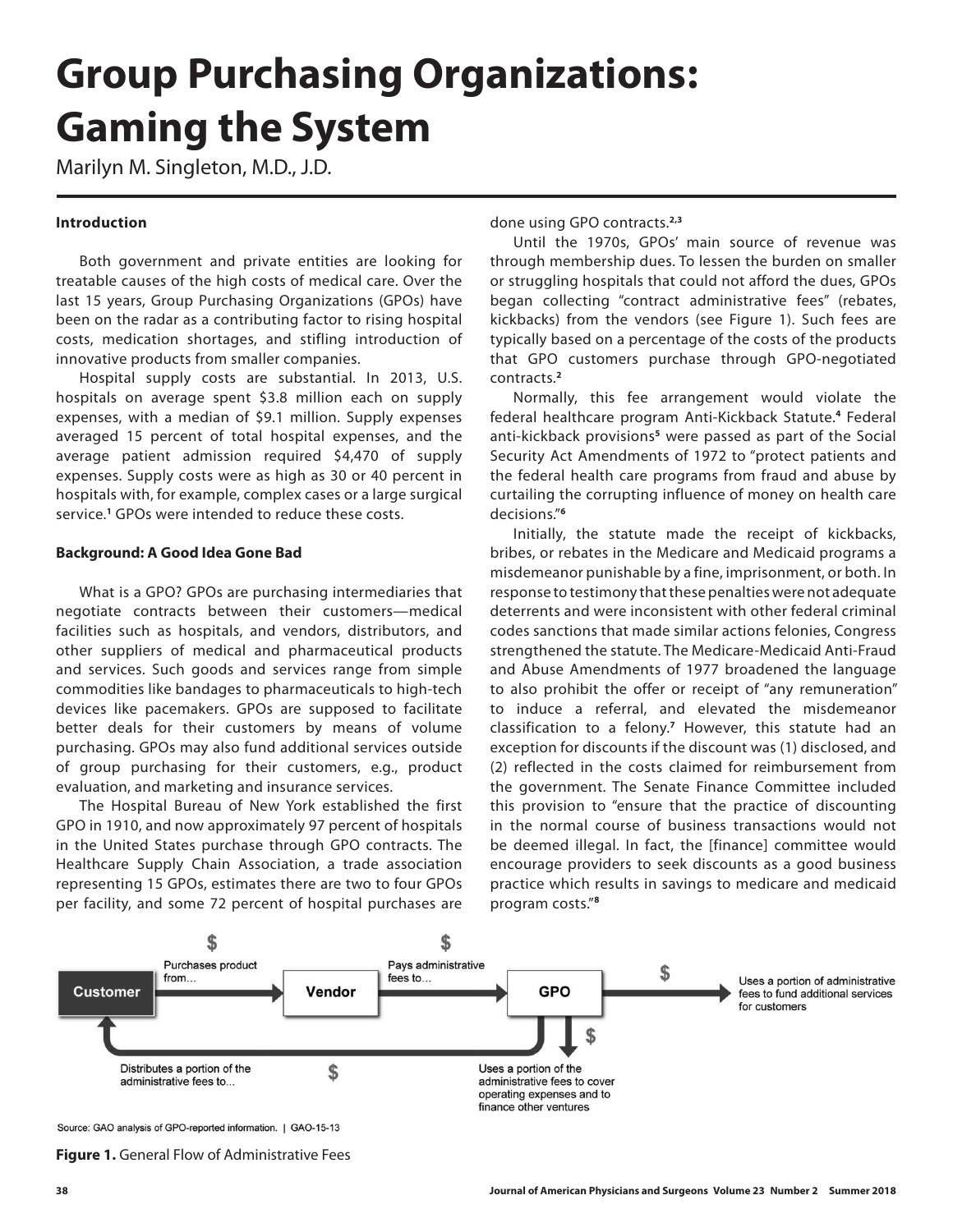In the early 1980s, the federal government's response to steeply rising Medicare costs may have triggered the interest in questionable business arrangements. The Medicare payment method was revised from a retrospective fee-forservice system to a prospective payment system (PPS) in an effort to control costs. Under PPS, hospitals receive a fixed amount for treating patients diagnosed with a given illness, regardless of the length of stay or type of care received.**<sup>9</sup>**

Hospitals complained that PPS cut into their profit margin, so they expanded services and sought ways to enhance revenue, some of which may have violated the anti-kickback law.**<sup>10</sup>** Hospitals asserted that the 1977 amendments effectively prohibited long-standing industry practices necessary to day-to-day operations. Congress believed that GPOs could "help reduce health care costs for the government and the private sector alike by enabling a group of purchasers to obtain substantial volume discounts on the prices they are charged."**<sup>11</sup>** Consequently, as part of an Omnibus Budget Reconciliation Act of 1986 miscellaneous technical amendment to Medicare, Congress added an exception to the Anti-Kickback Statute to permit fees paid by vendors to a GPO if: (1) there was a written contract with fees at a fixed amount or a fixed percentage of the value of the purchases, and (2) entities that were service providers disclosed such fees to the customer.**12,13**

The next year, Congress passed the Medicaid Patient and Program Protection Act of 1987, directing the Secretary of Health and Human Services (HHS) to create additional payment and business practice exceptions to the Anti-Kickback Statute ("safe harbors") because such practices would be unlikely to result in fraud or abuse.**14** (It also redesignated the GPO exception to a different section of the Social Security Act.)

On July 29, 1991, the HHS Office of Inspector General (HHS-OIG) issued the first in a series of regulations implementing the safe harbors. The GPO regulations fixed the contract administrative fee at 3 percent or less of the purchase price of the product or service, and required disclosure of fees received from all types of vendors to the respective customer.**<sup>15</sup>**

### **The Antitrust Safety Zone**

In response to antitrust concerns, in 1996 the Federal Trade Commission (FTC) studied GPOs. The FTC determined that joint purchasing arrangements provided to hospitals or other health care providers do not raise antitrust concerns. The FTC reasoned that through such joint purchasing arrangements, the participants frequently obtain volume discounts, reduce transaction costs, and have access to consulting advice that may not be available to each participant on its own. Thus, GPOs provided significantly more efficiency, benefited consumers, and did not raise antitrust concerns.

The resultant FTC enforcement guideline sets forth an "antitrust safety zone" for GPOs where the FTC and Department of Justice (DOJ) will not challenge, "absent extraordinary circumstances," any joint purchasing arrangement among health care providers where two conditions are met:

1. Purchases through a GPO must account for less than 35 percent of the total sales of the product or service in question (e.g., stents) in the relevant market (which could be regional or national). This condition addresses whether the GPO accounts for such a large share of the purchases of the product or service that it can effectively exercise increased market power as a buyer. If the GPO's buying power drives the price of the product or service below competitive levels, consumers could be harmed if suppliers respond by reducing output, quality, or innovation.

2. The cost of purchases through a GPO by each member hospital that competes with other members must amount to less than 20 percent of each hospital's total revenues. This condition looks at whether the GPO purchases constitute such a large share of the revenues of competing member hospitals that they could result in standardizing the hospitals' costs enough to make it easier to fix or coordinate prices.**<sup>16</sup>**

#### **GPO Fees: By the Numbers**

While there are more than 600 GPOs in various industries, only a few GPOs dominate the medical market. A 2015 Government Accountability Office (GAO) study found that during fiscal year 2012, the five largest GPOs contracted for similar products reported a total purchasing volume of \$130.7 billion, and received fees totaling about \$2.3 billion in 2012.**<sup>17</sup>** (While these GPOs were not named in that GAO report, later reports indicated they were MedAssets (purchased by Vizient), Premier, Novation (part of Vizient), HealthTrust, and Amerinet (now called Intalere). This was a 20 percent increase in the total fees collected from vendors in 2008 (adjusted for inflation). The GPOs attribute the growth in volume of fees to increases in purchasing volume by customers and additional products being added to contracts.

These five GPOs reported that the most frequent vendor fee they received in 2012 was 3 percent, and that such fees accounted for 92 percent of a GPO's revenue.**<sup>17</sup>** GPOs report that nearly 70 percent of these fees (\$1.6 billion) was passed on to GPO customers or owners ("share-backs," a.k.a. rebates). The remainder of the revenue came from member fees, outside investments, vendor exhibit fees, and licensing fees—which are also based on a percentage of the purchase price of products—to market their products using the GPO's brand name.

#### **Inherent Conflict of Interest**

The current fee structure raises an obvious conflict of interest: when members (customers) paid the dues, the clear goal was to find lower prices for the member. Now, since vendors pay the fees as a percentage of the product cost, the higher the price, the higher the GPOs' fees. Since 2002, GPOs have come under scrutiny for their contribution to increased costs to federal health programs, drug shortages, and effect on the introduction of new products.

Additionally, it has been reported that at least two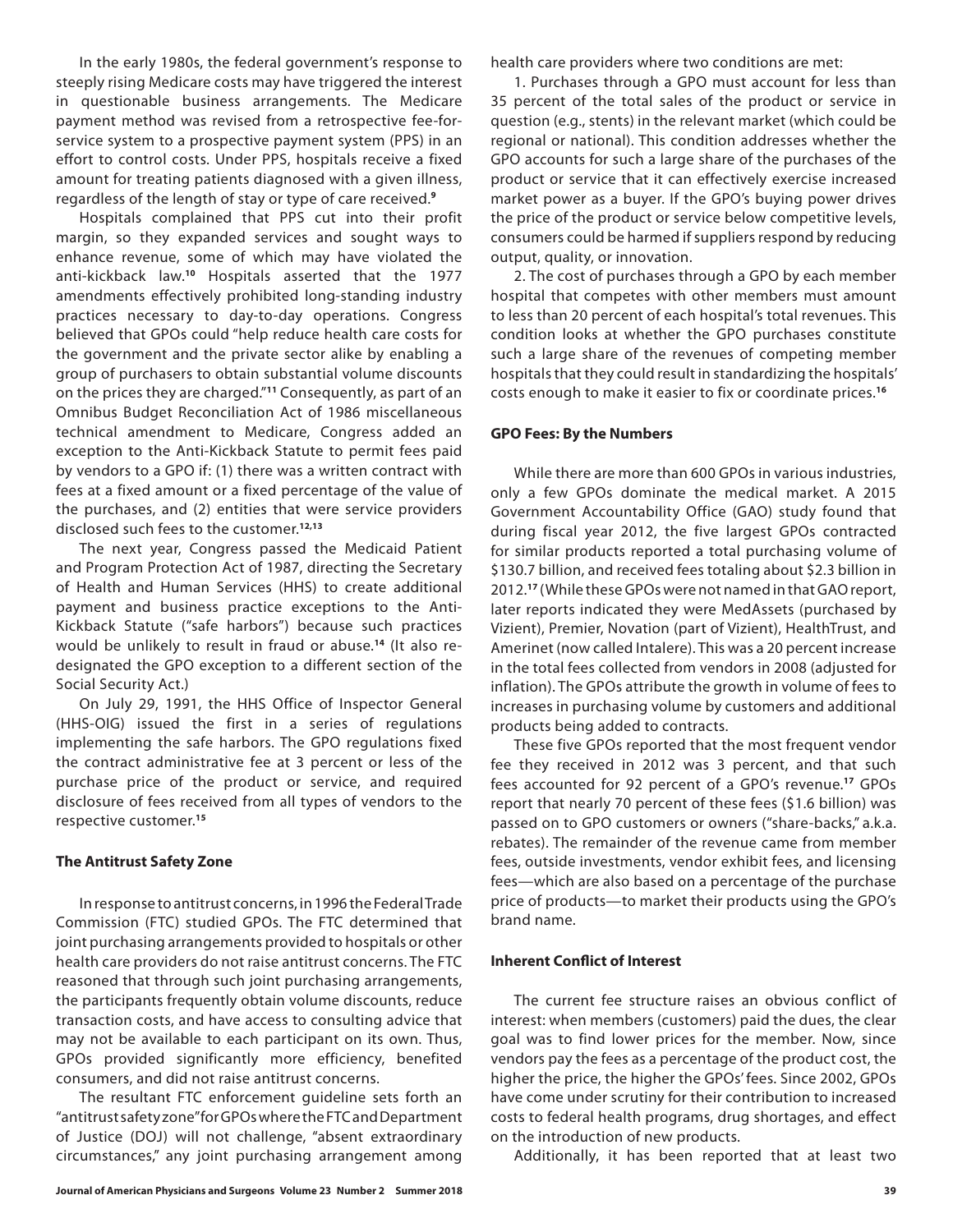GPOs and/or their officials have accepted stock in supplier companies in lieu of or in addition to cash payments, or have significant investments in medical supply companies.**<sup>18</sup>**

Questions also have been raised about sole-source contracting, in which GPOs may contract with only one vendor for a given product when multiple vendors of comparable products are available. Here, the GPO contract may have minimum purchase requirements. Smaller hospitals may tend to purchase more than they need to reach the minimums. Overspending to get a purported discount is not a good trade-off. Other practices under scrutiny are product bundling, in which price discounts are linked to purchases of a specified group of products; long-term contracts of 5 years or more; and tiered or loyalty discounts where the discount (rebate) increases as the hospital buys a greater percentage of a specific product through that GPO. Additionally, the GAO had questioned whether GPOs were actually saving money.**<sup>19</sup>**

### **No Evidence of Consistent Cost Savings**

The justification for allowing GPOs' rebates and fee structure to be exempt from the Anti-Kickback Statute was that it would save money. The GAO studied several representative hospitals and found that GPOs' contract prices were not always lower, and were often higher than prices paid by hospitals negotiating with vendors directly. One factor is that the price breaks varied by product model. For example, for some pacemaker models, the hospitals using GPO contracts got up to 26 percent lower prices than the hospitals not using a GPO contract. But for other models, hospitals using a GPO contract got prices that were up to 39 percent higher than hospitals not using a GPO contract. Additionally, the size of the hospital affected the price savings. Large hospitals (greater than 500 beds) got lower prices negotiating on their own. But while small and medium hospitals were more likely to benefit from a GPO contract, this was not a consistent finding. Price savings had little relationship to the size of the GPO. Hospitals contracting with large GPOs—those whose members purchase more than \$6 billion per year with their contracts—did not necessarily obtain better prices than hospitals using smaller GPOs.**<sup>19</sup>**

Further, the GAO was unable to identify any published peer-reviewed studies that included an empirical analysis of pricing data that indicated whether GPO customers obtain lower prices from vendors.**<sup>20</sup>** Industry-supported studies claim savings, but a private 2012 study found hospitals achieved an average price reduction of 10–14 percent from 2001 through 2010 when the transaction was brokered by an agent not compensated by suppliers.**<sup>21</sup>**

#### **Limited Government Oversight**

The DOJ, the HHS-OIG, and the FTC are responsible for oversight of GPOs. After negative publicity in the early 2000s, GPOs formed a voluntary GPO membership association, the Healthcare Group Purchasing Industry Initiative (HGPII) in

2005 to "self-police" by promoting best practices and public accountability among member GPOs.**<sup>2</sup>**

In the antitrust arena, the DOJ and FTC receive and investigate about one complaint per year against GPOs. The GAO found one lawsuit filed by DOJ against a GPO in 2007. DOJ challenged actions by the GPO for temporary nursing services and its member hospitals, alleging that the GPO caused the wages paid to temporary nurses in Arizona to fall below competitive levels. The case was resolved with a settlement and consent decree. The DOJ received a complaint in 2010 from certain medical device manufacturers questioning the general structure of the industry and how the industry operates. Although DOJ spoke with the complainants, it did not open an investigation.**<sup>2</sup>** As of 2014, the FTC had not taken any enforcement action against a GPO since 2004.**<sup>22</sup>**

Safe harbor protection is afforded only to those arrangements that precisely meet all of the conditions set forth in the regulations.**<sup>11</sup>** Further, a lawful purpose will not legitimize a payment that also violates the statute. Neither the GPO safe harbor statutory provision nor the regulation require HHS-OIG to routinely review or monitor the required GPO written agreements and disclosures.**<sup>15</sup>** Indeed, since 2004, HHS-OIG as a matter of course has not exercised its authority to request and review disclosures related to GPOs' contract administrative fees. However, it has collected information on GPOs' contract administrative fees while conducting audits of hospitals' cost reports. HHS-OIG did investigate with DOJ two cases involving allegations that certain GPOs did not comply with safe harbor requirements and violated the Anti-Kickback Statute.**<sup>2</sup>** Both lawsuits were brought by private citizens on behalf of the United States under the False Claims Act ("qui tam" action). DOJ may intervene and litigate the case along with the private party, but in each of these cases, DOJ declined to intervene.

Medicare provider reimbursement regulations generally require providers to offset purchase discounts, allowances, and refunds of expenses against expenses on their Medicare cost reports that reflect their costs of medical supplies.**<sup>23</sup>**

In 2005, HHS-OIG found that some GPO customers did not fully account for GPO revenue distributions on their Medicare cost reports. Despite the response by the Centers for Medicare and Medicaid Services (CMS), which issued guidance on proper reporting of GPO rebates, HHS has done no further reviews of cost reports for this information.**<sup>2</sup>**

The information in cost reports is one element that the Medicare Payment Advisory Commission (MedPAC) reviews in determining the reasonableness of Medicare payment levels for the Prospective Payment System. Additionally, Medicare contractors use parts of the cost reports to compute Medicare reimbursement.**<sup>17</sup>** If the rebates are not reported on the cost reports, Medicare could be overpaying hospitals.

In its review of GPO payment practices, the GAO's single recommendation was having HHS determine whether hospitals are appropriately reporting administrative fee revenues on their Medicare cost reports, and taking steps to address any under-reporting that may be found.**17**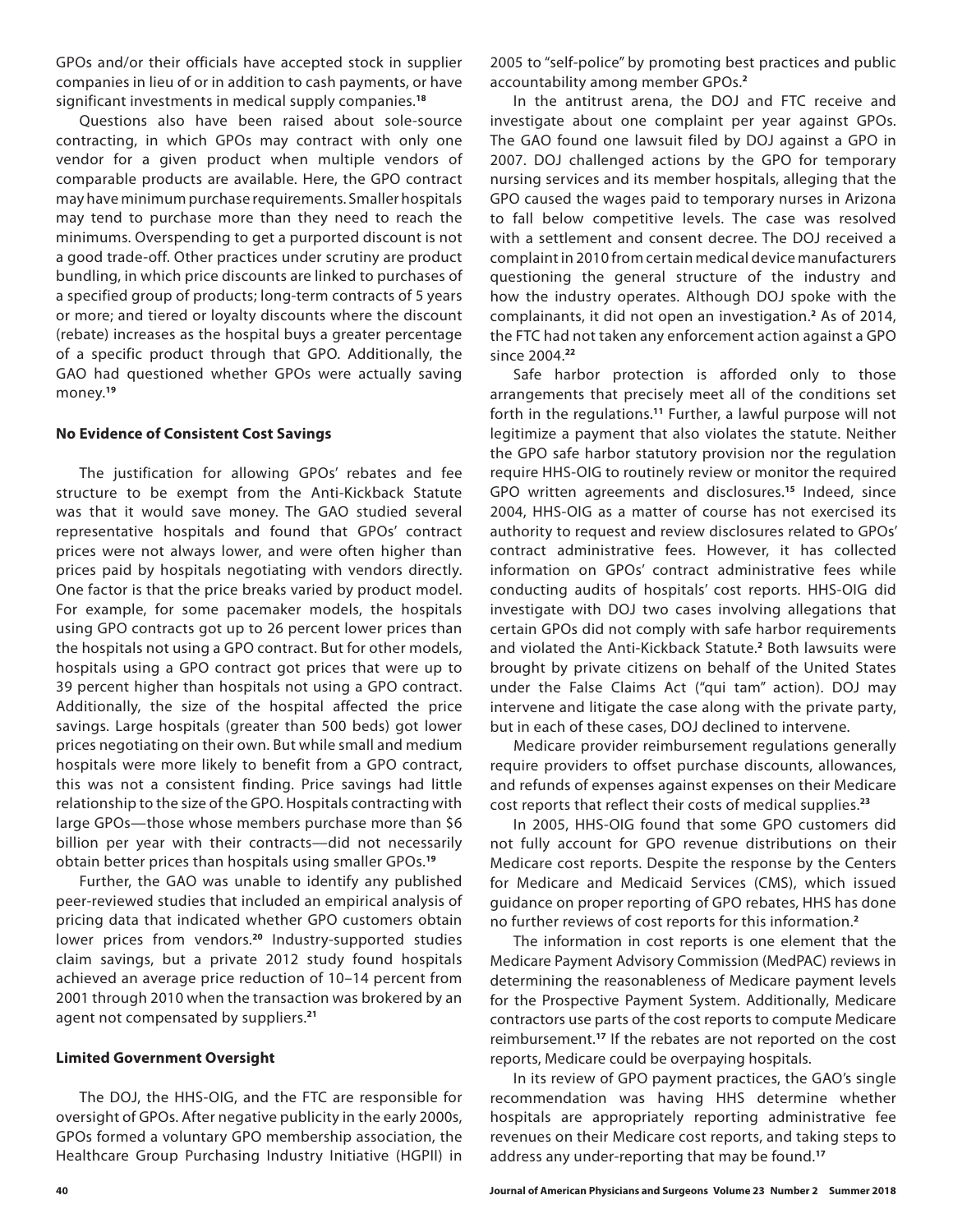## **Consolidation of the GPO Market**

As one medical device supplier noted in 2016, "When I started in this space 27 years ago, there were about two dozen GPOs that we recognized as national GPOs. Today there are five."**<sup>24</sup>** Four GPOs (Vizient, Premier, HealthTrust, and Intalere) have about 90 percent of the market.

Vizient was founded in 2015 as the integration of VHA Inc., a national network of not-for-profit hospitals; University HealthSystem Consortium, an alliance of the nation's leading academic medical centers; and Novation, the health care contracting company they jointly owned. In 2016, Vizient acquired MedAssets' Spend and Clinical Resource Management segment. Vizient has \$100 billion annual spend volume, and its membership consists of a little more than 50 percent of the nation's acute care providers.**<sup>25</sup>** Vizient also serves more than 20 percent of the nation's ambulatory market.

Premier has more than \$50 billion annual spend volume. Premier members include 3,750 hospitals, which includes 76 percent of U.S. community hospitals, and more than 130,000 other provider organizations. Premier also provides data analytics and information technology (IT) services, among other services. HealthTrust has \$30 billion annual spend volume. Its members include 1,600 hospitals and more than 26,000 non-acute care sites in the U.S. and UK. Intalere has \$9 billion annual spend volume and its members include 3,734 hospitals and more than 85,000 non-acute healthcare providers.**<sup>25</sup>**

The competition and choice promised in the early years of GPOs is clearly lacking.

### **Medication Shortages**

Medication shortages have resulted in tremendous patient harm. Shortages increased by almost 200 percent from 2005 to 2010, and they increased 13 percent between 2009 and 2010 alone.**<sup>26</sup>** A 2011 U.S. Food and Drug Administration (FDA) study concluded that the cause of shortages was multifactorial, including economic, legal, regulatory, policy, and clinical factors. However, FDA notes that despite high demand for generics and oncology medications, the supply system is "vulnerable to drug shortages because a large supply disruption is difficult to make up with alternative suppliers."**<sup>26</sup>** A 2014 GAO report found studies that indicated GPOs' administrative fees contributed to generic drug shortages by reducing the profit margins, thereby discouraging increased production, adding to supply-chain fragility.**27,28** A 2011 HHS study focusing on sterile injectables attributed manufacturers' inability to meet the demands to inadequate manufacturing capacity as a consequence of the expansion in scope and volume of products.**<sup>29</sup>**

The presence of a variety of vendors is key to maintaining a stable supply chain, which can protect against medication shortages. GPOs' exclusive, high-volume, sole-source contracts are awarded to those who can pony up the highest fees. Contracts that bundle products favor vendors offering a broad range of products. Consequently, smaller or singleproduct companies are shut out of the market. The end users (patients) suffer by being deprived of lower-cost or innovative products—and in some cases can obtain no product at any price.

# **Conclusion**

Since the federal healthcare Anti-Kickback Statute GPO exception was created 30 years ago, the landscape has changed. The current GPO funding structure's incentive is to "negotiate" higher prices for its customers. The vendors with the most money can afford to pay the high fees and buy themselves into the game. The term "payola"—pay to play—comes to mind. The situation is exacerbated because insurers absorb the higher prices and thus hospitals may have less incentive to monitor pricing.

GPOs assert that there is sufficient competition between them to mitigate any potential conflicts of interest with regard to negotiating the lowest prices. But when the FTC issued its "antitrust safety zone" 22 years ago, it noted, "The existence of a large number and variety of purchasing groups in the health care field suggests that entry barriers to forming new groups currently are not great."**<sup>16</sup>** Only four companies now comprise 90 percent of the GPO market. This industry consolidation should re-ignite antitrust concerns: limited choices, difficulty in changing GPOs, higher prices, and barriers to entry into the market by smaller companies. Worse yet is that patients suffer because of higher prices and insurance premiums.

Vendors could take "dirty" money if doing so helped patients by increasing medical care access and/or choice, or saved the government money. But the arrangements must precisely meet all of the conditions set forth in the regulations. Assuming the inducement was "knowing and willful," based on the three questions the government is supposed to ask current discounting or GPO arrangements look like impermissible kickbacks. Does the arrangement have a potential to interfere with, or skew clinical decisionmaking? Yes. The vendor who can afford the fees or provide other financial perks gets the contract.

- Does it have a potential to undermine the clinical integrity of a formulary process? Yes. Smaller pharmaceutical companies with a less expensive or better product are frozen out of the contracting process.
- Does the arrangement have the potential to increase costs to federal health care programs, beneficiaries, or enrollees? Yes. There is no evidence that supply costs are lower.**<sup>30</sup>**

In short, GPOs do not always choose the products that are best for their customers, patients, or the taxpayers. An honest look at the current state of GPOs should label the conduct illegal, yet Congress has not acted to repeal or sharply limit the safe harbor. Just as with GPO contracts, money talks. Premier has 19 lobbyists and spent \$1,790,000 on lobbying in 2017. It contributes to Democrat and Republican congressional committees, and to individuals